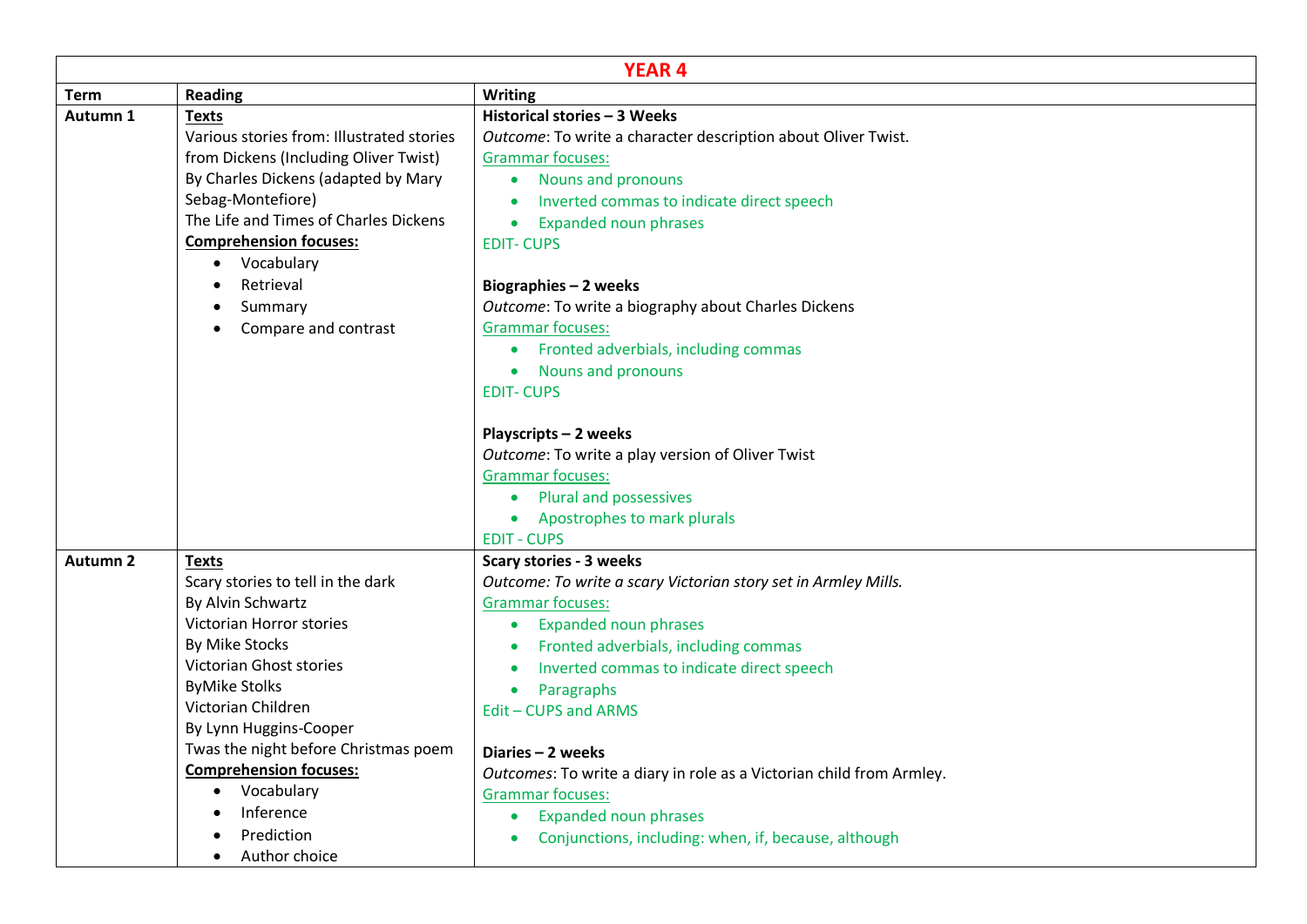|                 |                                      | Nouns and pronouns<br>$\bullet$                                         |
|-----------------|--------------------------------------|-------------------------------------------------------------------------|
|                 |                                      | Present perfect form of verbs                                           |
|                 |                                      | <b>EDIT-CUPS</b>                                                        |
|                 |                                      |                                                                         |
|                 |                                      | <b>Historical poetry - 2 weeks</b>                                      |
|                 |                                      | Outcome: To write a poem called 'Twas the night of Christmas day'       |
|                 |                                      | <b>Grammar focuses:</b>                                                 |
|                 |                                      | • Expanded noun phrases                                                 |
|                 |                                      | <b>Edit - CUPS</b>                                                      |
| Spring 1        | <b>Texts</b>                         | <b>Adventure stories - 4 weeks</b>                                      |
|                 | Kensuke's Kingdom by Michael         | Outcome: To write a message in a bottle                                 |
|                 | Morpurgo                             | Outcome 2: To write a recount / ship log                                |
|                 | I'm walking with my iguana poem by   | Outcome 2: To write a story set in a rainforest/desert island           |
|                 | <b>Brian Moses</b>                   | <b>Grammar focuses:</b>                                                 |
|                 | <b>Comprehension focuses:</b>        | <b>Expanded noun phrases</b><br>$\bullet$                               |
|                 | Vocabulary<br>$\bullet$              | <b>Fronted adverbials</b>                                               |
|                 | Inference                            | Verb inflections, e.g.was/were done/did                                 |
|                 | Summary                              | Inverted commas to indicate direct speech<br>$\bullet$                  |
|                 | Prediction                           | <b>EDIT - CUPS</b>                                                      |
|                 |                                      |                                                                         |
|                 |                                      | Performance poetry - 2 weeks                                            |
|                 |                                      | Outcome 1: To perform 'I'm walking with my iguana'                      |
|                 |                                      | Outcome 2: To write a poem in the style of I'm walking with my iguana'  |
|                 |                                      | <b>Grammar focuses:</b>                                                 |
|                 |                                      | • Nouns and pronouns                                                    |
|                 |                                      | <b>EDIT - CUPS</b>                                                      |
| <b>Spring 2</b> | <b>Texts</b>                         | Information texts - 3 weeks                                             |
|                 | Kensuke's Kingdom by Michael         | Outcome 1: To write an information fact file about a rainforest animal. |
|                 | Morpurgo                             | Outcome 2: To write an information leaflet about deforestation.         |
|                 | The Great Kapok Tree by Lynne Cherry | <b>Grammar focuses:</b>                                                 |
|                 | Examples of instructional texts      | <b>Expanded noun phrases</b><br>$\bullet$                               |
|                 | <b>Comprehension focuses:</b>        | Conjunctions, including: when, if, because, although                    |
|                 | • Vocabulary                         | Present perfect form of verbs<br>$\bullet$                              |
|                 | Retrieval                            | Paragraphs<br>$\bullet$                                                 |
|                 | Author choice                        | <b>EDIT-CUPS</b>                                                        |
|                 | Compare and contrast                 |                                                                         |
|                 |                                      | Instructions $-3$ weeks                                                 |
|                 |                                      |                                                                         |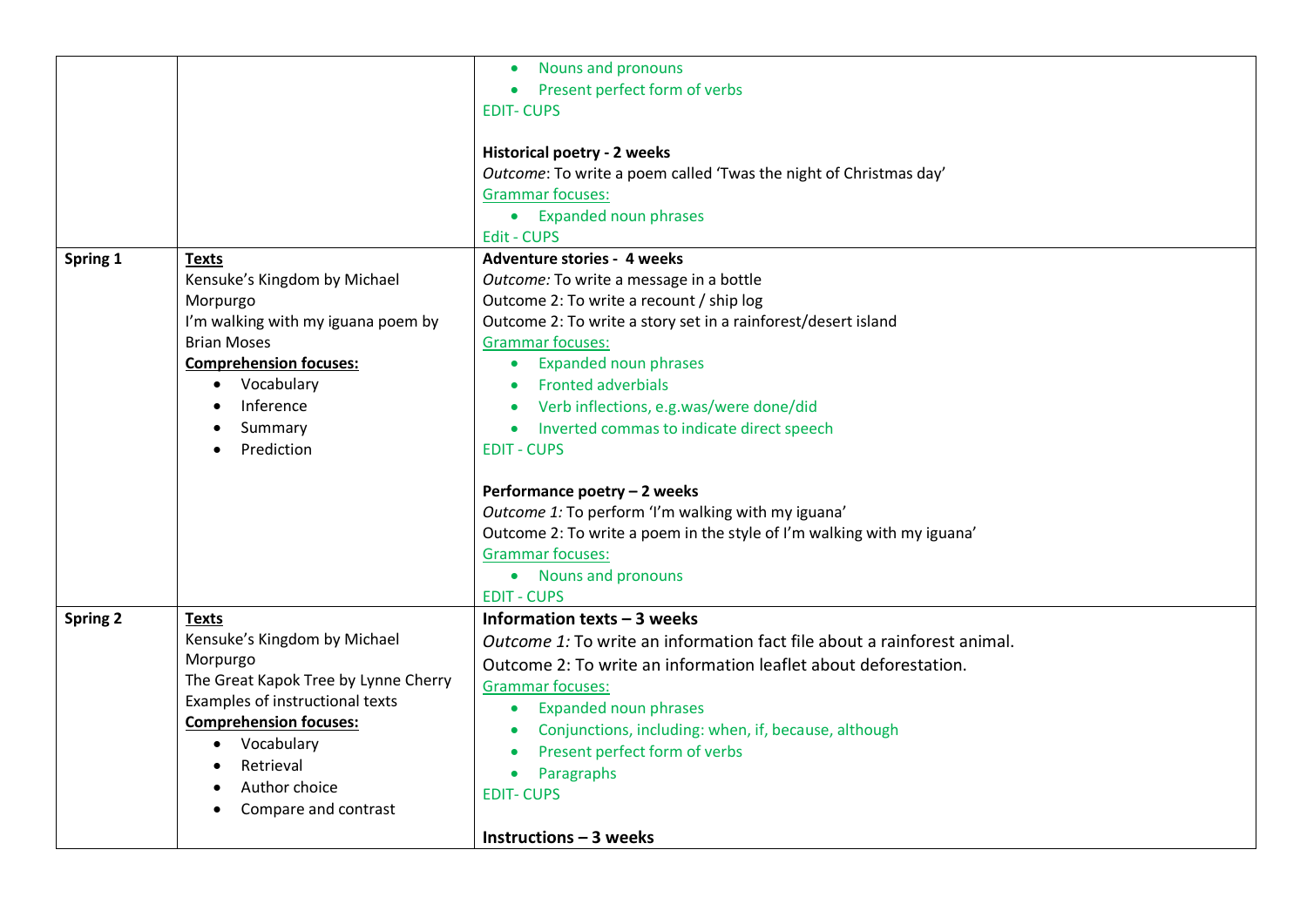|          |                                                                                                                                                                                            | Outcome: To write a rainforest/desert island survival guide<br><b>Grammar focuses:</b><br>Fronted adverbials, including commas<br>$\bullet$<br>Nouns and pronouns<br>Apostrophe to mark plurals<br><b>EDIT-CUPS and ARMS</b>                                                                                                                                                                                                                                                                                                                                                                  |
|----------|--------------------------------------------------------------------------------------------------------------------------------------------------------------------------------------------|-----------------------------------------------------------------------------------------------------------------------------------------------------------------------------------------------------------------------------------------------------------------------------------------------------------------------------------------------------------------------------------------------------------------------------------------------------------------------------------------------------------------------------------------------------------------------------------------------|
| Summer 1 | <b>Texts</b><br>A Visitor's guide to Ancient Egypt<br>How I Met Dudley by Roger McGough<br><b>Comprehension focuses:</b><br>Vocabulary<br>Summary<br>Author choice<br>Compare and contrast | <b>Persuasion - 3 weeks</b><br>Outcome: To write a persuasive sales pitch about Ancient Egypt.<br><b>Grammar focuses:</b><br>Conjunctions, including: when, if, because, although<br>$\bullet$<br>Plural and possessives<br>Verb inflections, e.g.was/were done/did<br><b>EDIT-CUPS</b><br>Explanation texts $-3$ weeks<br>Outcome: To write an explanation of the mummification process<br><b>Grammar focuses:</b><br><b>Expanded noun phrases</b><br>$\bullet$<br>Paragraphs                                                                                                                |
|          |                                                                                                                                                                                            | Apostrophes to mark plurals<br><b>EDIT - CUPS</b>                                                                                                                                                                                                                                                                                                                                                                                                                                                                                                                                             |
| Summer 2 | Texts<br>Various newspaper articles<br>Escape in Egypt<br>Scooby Doo short stories<br><b>Comprehension focuses:</b><br>Vocabulary<br>Retrieval<br>Inference<br>Prediction                  | Mystery stories - 3 weeks<br>Outcome: To write a 'Scooby Doo' style mystery story, based in Egypt.<br><b>Grammar focuses:</b><br><b>Expanded noun phrases</b><br>$\bullet$<br>Fronted adverbials, including commas<br>Inverted commas to indicate direct speech<br><b>EDIT-CUPS</b><br>Journalistic writing - 3 weeks<br>Outcome: To write a newspaper report about a mysterious flying object over school!<br><b>Grammar focuses:</b><br><b>Nouns and pronouns</b><br>$\bullet$<br>Present perfect form of verbs<br>Conjunctions, including: when, if, because, although<br><b>EDIT-CUPS</b> |